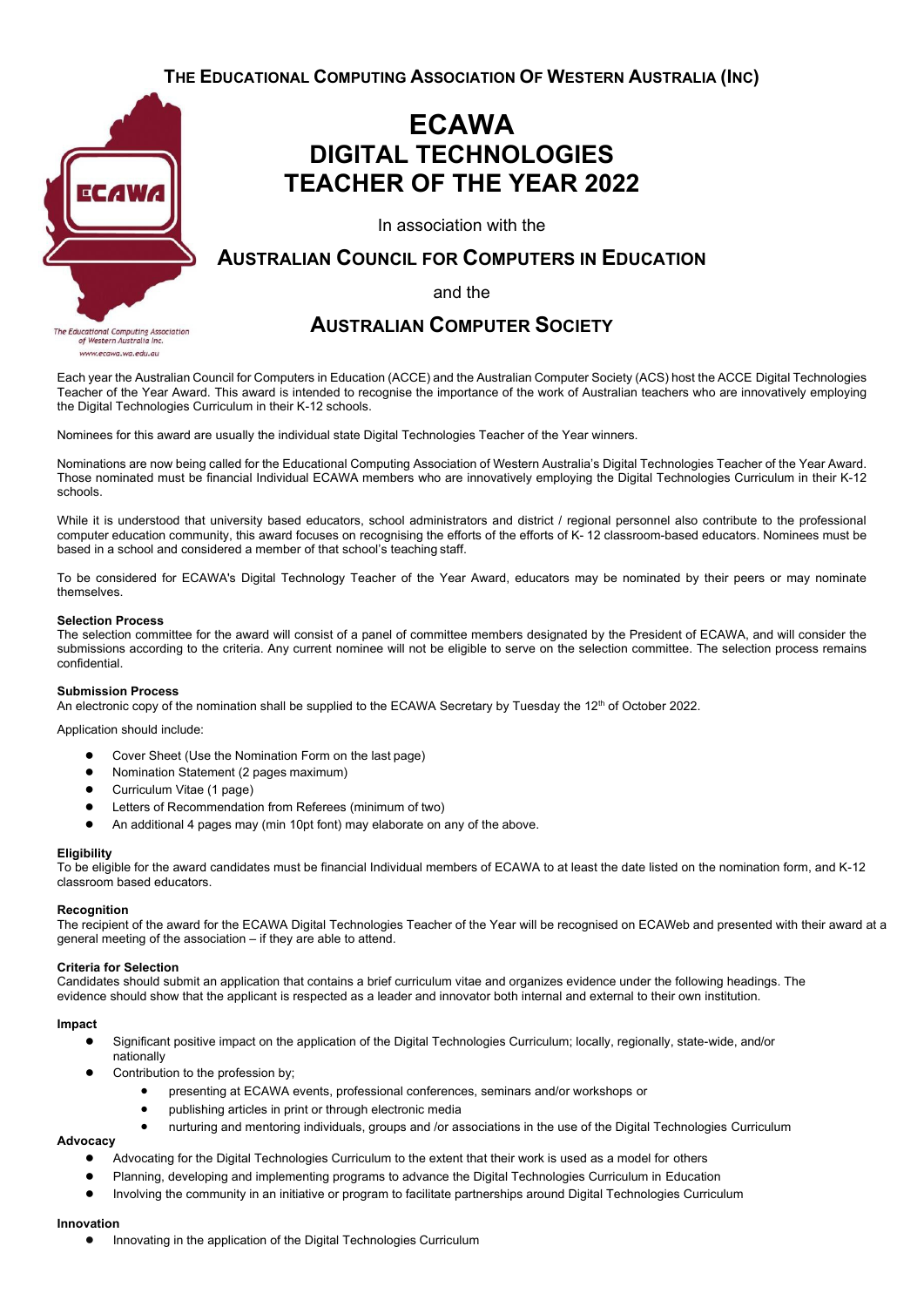# **Nomination Form – Cover Page ECAWA Digital Technologies Teacher of the Year 2022**

| NOMINEE DETAILS             |                                                                                    |         |            |           |  |
|-----------------------------|------------------------------------------------------------------------------------|---------|------------|-----------|--|
| Name:                       |                                                                                    |         |            |           |  |
| Email Address:              |                                                                                    |         |            |           |  |
| <b>ECAWA Membership:</b>    | Nominee's financial Individual Membership of ECAWA is valid to at least 30/09/2022 |         | <b>YES</b> | <b>NO</b> |  |
| Institution:                |                                                                                    |         |            |           |  |
| <b>Institution Address:</b> |                                                                                    |         | Postcode:  |           |  |
| Telephone:                  | Work:                                                                              | Mobile: |            |           |  |
| Line Manager Name:          |                                                                                    |         |            |           |  |
| Line Manager Position:      |                                                                                    |         |            |           |  |
| Line Manager Contact:       | Telephone:                                                                         | Email:  |            |           |  |

| <b>NOMINATOR DETAILS</b>      |       |         |           |
|-------------------------------|-------|---------|-----------|
| Name:                         |       |         |           |
| Email Address:                |       |         |           |
| <b>ECAWA Membership Type:</b> |       |         |           |
| Institution:                  |       |         |           |
| <b>Institution Address:</b>   |       |         | Postcode: |
| Telephone:                    | Work: | Mobile: |           |

| <b>REFEREE 1 DETAILS</b>    |       |         |           |
|-----------------------------|-------|---------|-----------|
| Name:                       |       |         |           |
| Email Address:              |       |         |           |
| Institution:                |       |         |           |
| <b>Institution Address:</b> |       |         | Postcode: |
| Telephone:                  | Work: | Mobile: |           |

| <b>REFEREE 2 DETAILS</b>    |       |         |           |
|-----------------------------|-------|---------|-----------|
| Name:                       |       |         |           |
| Email Address:              |       |         |           |
| Institution:                |       |         |           |
| <b>Institution Address:</b> |       |         | Postcode: |
| Telephone:                  | Work: | Mobile: |           |

| <b>Signatures</b>   |  |
|---------------------|--|
| Nominee Signature   |  |
| Nominator Signature |  |

Nominations will be accepted once personal membership has been confirmed and the nominator has been contacted to verify the validity of the nomination.

## **Completed nominations must reach ECAWA by 5.00pm on Tuesday, October 12th 2022.**